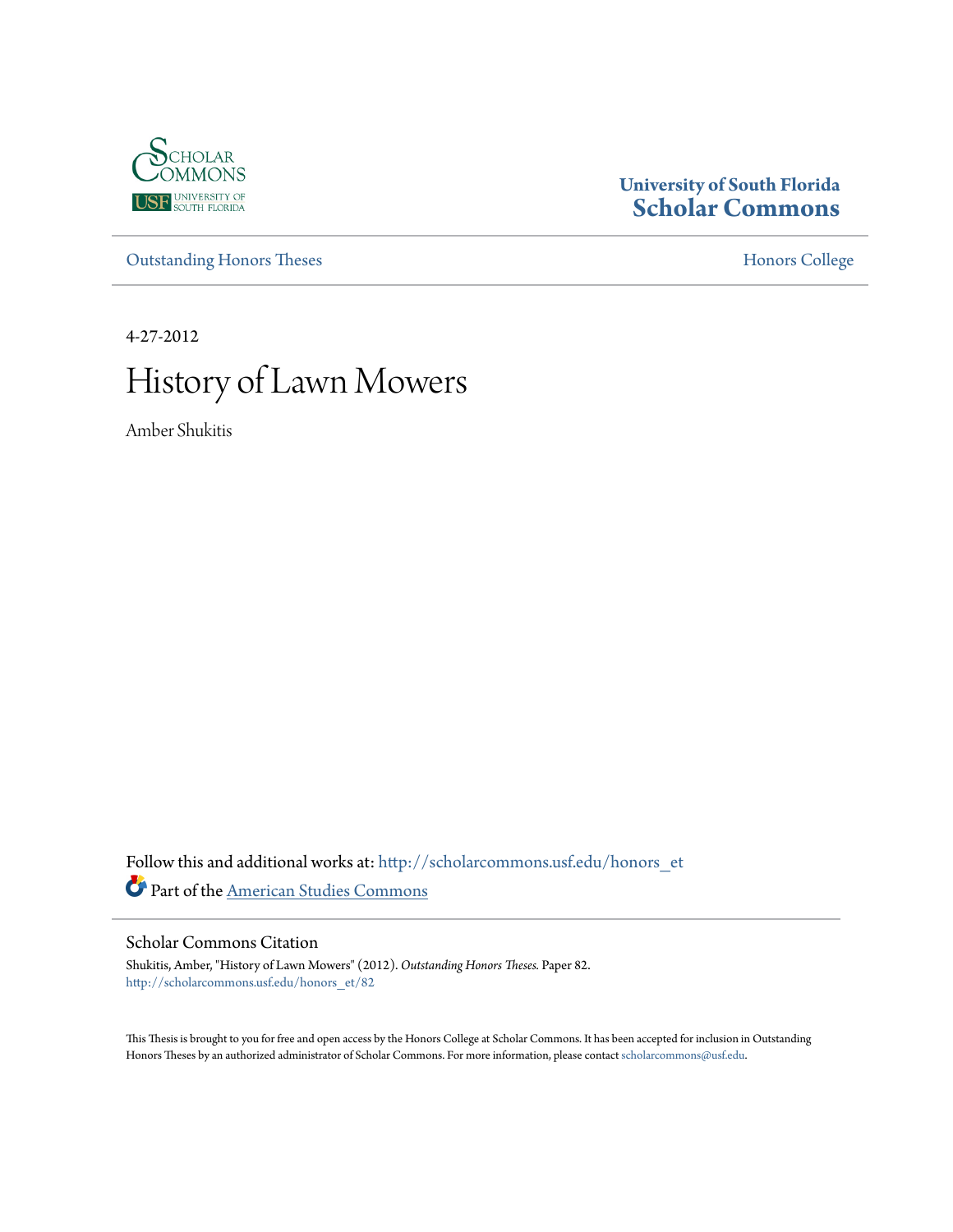## The History of Lawn Mowers

Honors Thesis

By:

Amber Shukitis

Erik Kortum

## ABSTRACT

 A brief history of the lawn mower and the different innovations that developed over the years will be researched and discussed. This discussion will include the functionality of the different styles over the ages, especially the abilities of the powerful mowers of today. The research will then be utilized in the design of our commercial riding mower deck lift system for capstone, along with discovering other advancements that may be taken into consideration for future designs.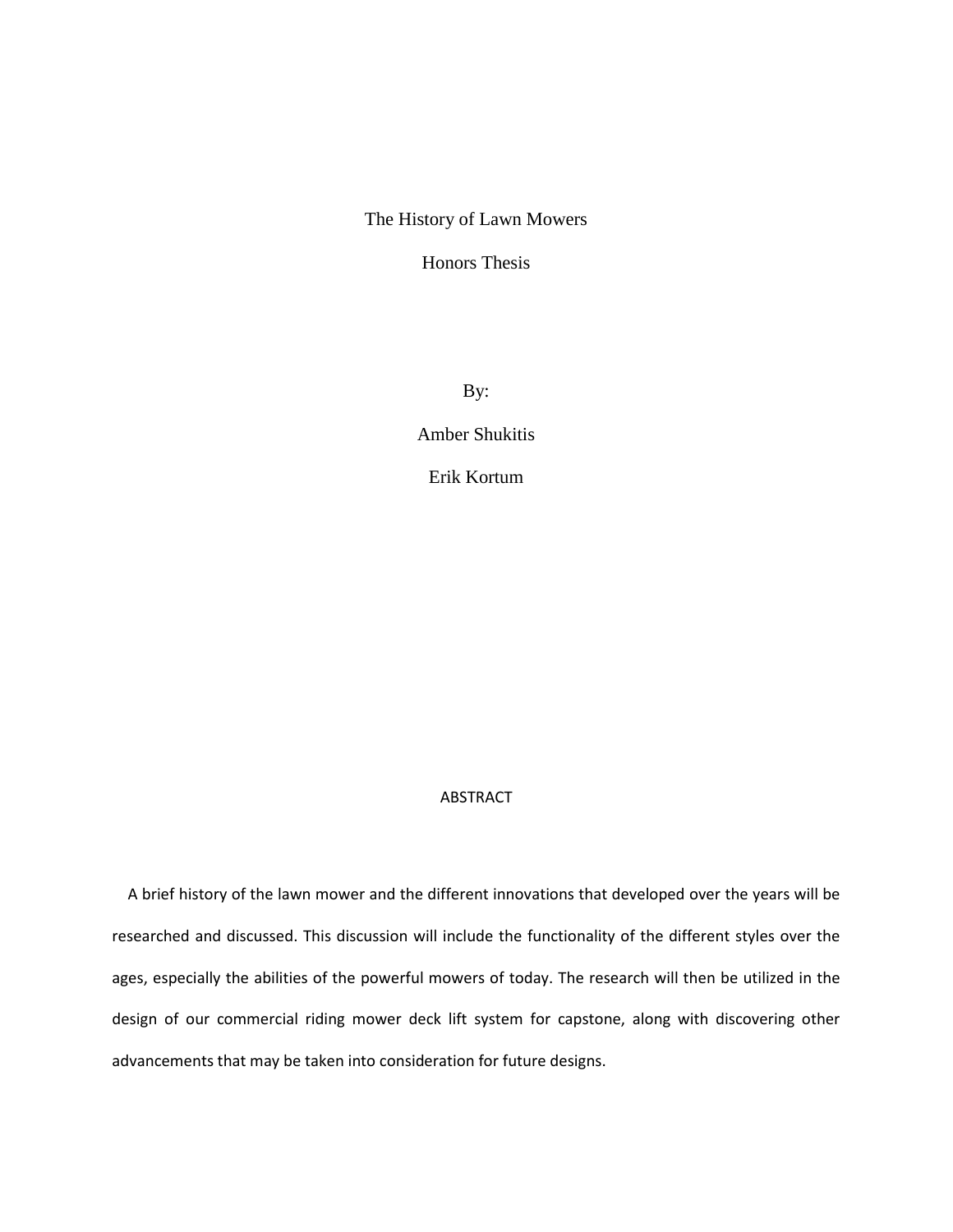## TABLE OF CONTENTS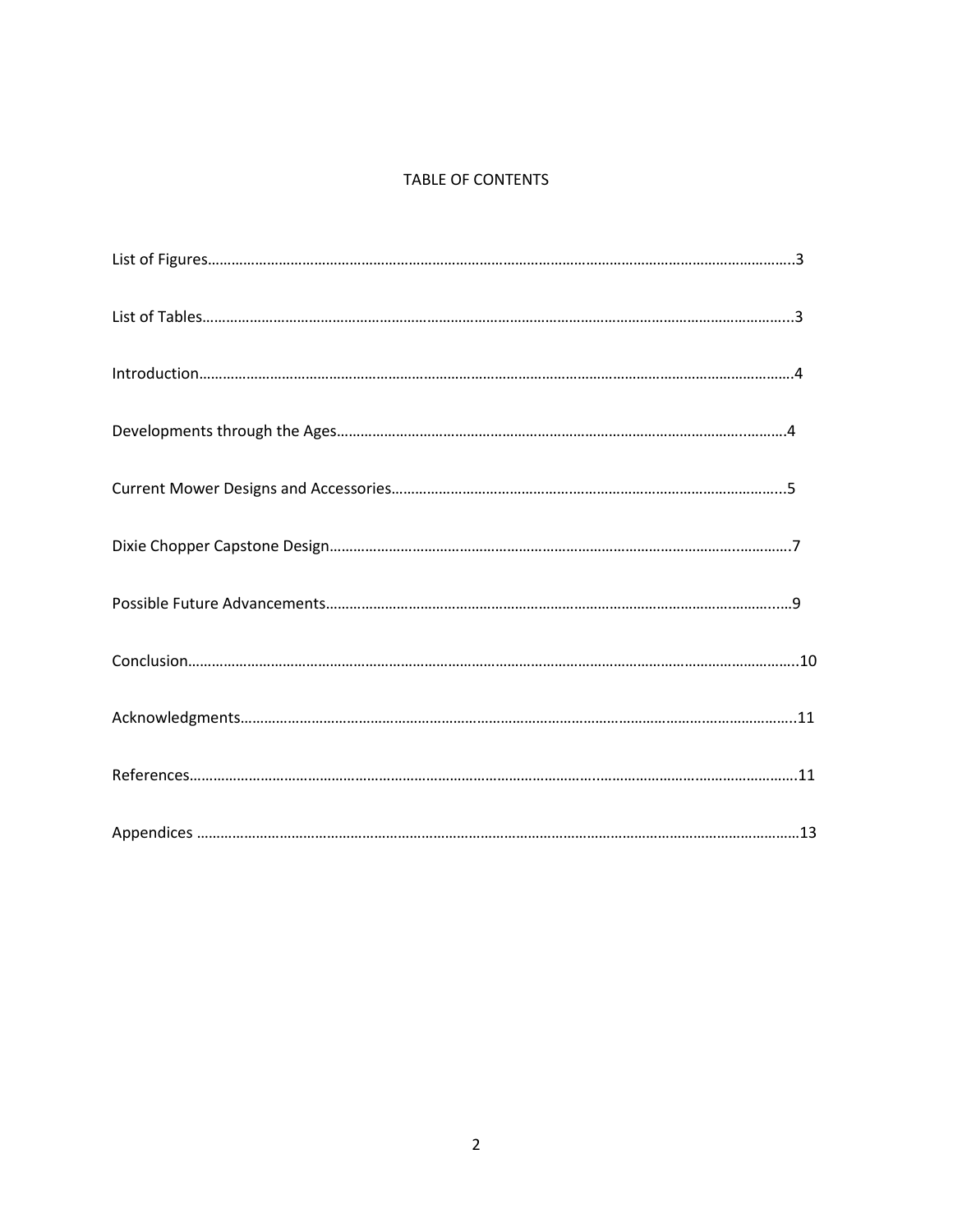## LIST OF FIGURES

Figure 1: Scythe design

Figure 2: First Lawn Mower Design Created by Budding

Figure 3: Silens Messor

Figure 4: Horse Drawn Mower from the mid 1800s

Figure 5: Ransomes, Sims & Jefferies Engine Powered Mower

Figure 6: Walk-behind mower, the Toro Cordless Lawn Mower

Figure 7: Riding mower, Dixie Chopper Silver Eagle 2550

Figure 8: Tow-behind mower (does not move on its own, needs to be pulled)

Figure 9: Original Dixie Chopper Silver Eagle 2550 SolidWorks deck lift model

Figure 10: Final Design of Dixie Chopper Silver Eagle 2550 with adjustments

## LIST OF TABLES

## 1. Table 1: Bill of Materials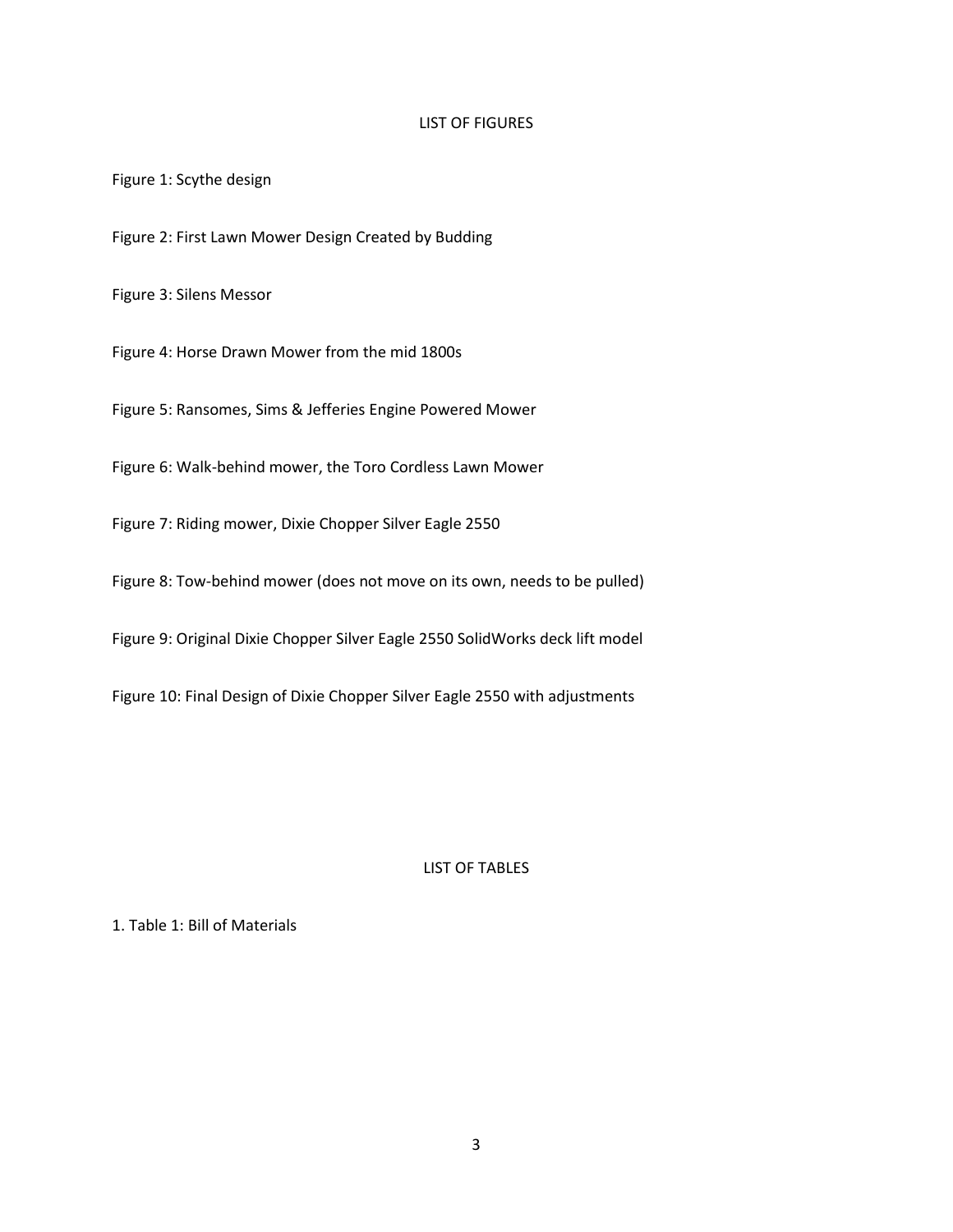#### INTRODUCTION

The first tool ever used to cut grass to a more desirable length was the scythe. The scythe has a simplistic design, containing a long wooden handle with a curved blade attached perpendicularly to the end. Until the 19th century, the scythe was the only option for cutting grass, which proved to be a long tedious process. The first actual mower was invented in 1830 by Edwin Beard Budding. Budding was an engineer from England who first discovered the idea of a mower from a cylindrical machine used for cutting in a mill. The mower that he developed was composed of a large roller which provided power to the cutting cylinder using gears. The cutting cylinder contained several blades connected in series around the cylinder. His innovation opened the door for numerous advancements in lawn cutting.

#### DEVELOPMENTS THROUGH THE YEARS

After Budding invented the first lawn mower, he created a partnership with John Ferrabee, a fellow English engineer. They obtained a patent in 1830 and were able to manufacture and sell the product. Along with the manufacturing of his own product, he licensed other companies, allowing them to produce the mower as well. Other companies were finally able to produce their own mowers in the 1850s when the patent was terminated. The first innovation in the lawn mower was created by Thomas Green in 1959. He produced the first chain driven mower, which was called the Silens Messor, meaning silent cutter. Since Green used chains to transmit power from the roller rather than gears, it allowed the mower to function in a more quiet manner.

Amariah Hills was the first American to obtain a patent for a mower design in 1868. During this time, horse drawn lawn mowers were most popular, although this posed a risk for the horses tearing up the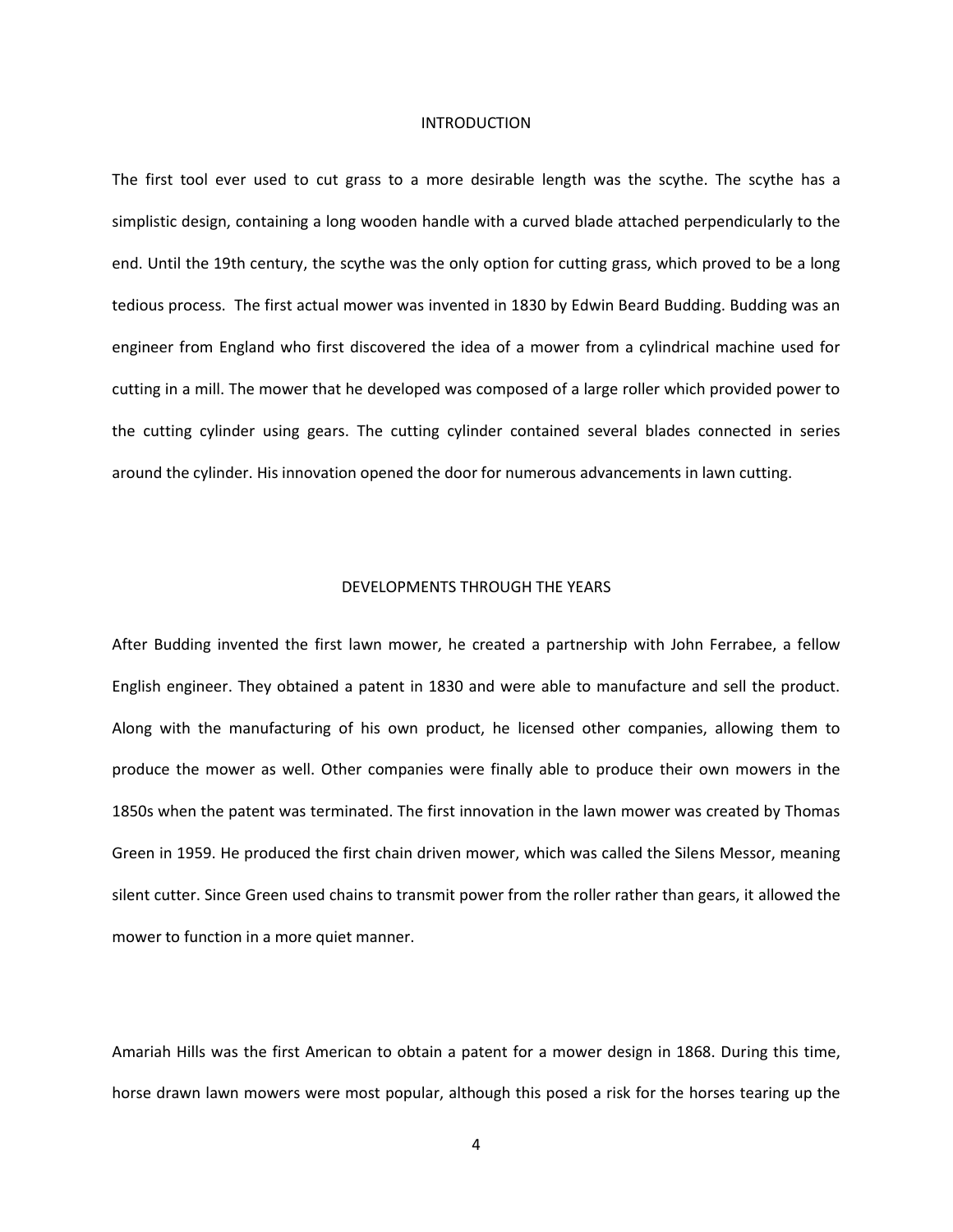grass. Finally in 1870, Elwood McGuire designed a push mower that was much lighter with less mechanical movement. This design allowed the operator to easily push the mower rather than exerting as much energy as the older push mower designs required.

Although a lighter push mower had been designed, mowing grass proved to be an inconvenient and long task. Therefore, a non-man powered mower was desired. Resorting back to horse drawn mowers was not an option in order to keep a pristine lawn and resulted in the next big innovation of motorized mowers. In the 1890s, steam powered engines were commonly used, but the time it took to fire it up became even more of an issue which created the desire for an engine that utilizes a different source of energy. In 1902, Ransomes, Sims, and Jefferies introduced the first internal combustion gasoline powered engine. The United States was finally able to manufacture gasoline powered mowers in 1919 thanks to Colonel Edwin George. Although these engine powered mowers were available, they were rarely used in households due to the economic problems of the time.

In the 1920s and 1930s the electric powered mower, along with rotary cutting, were created but did not become popular until considerably later. Throughout the 1940s the only innovations were developing smaller, lighter weight designs along with more powerful engines. In the 1960s, the designs were now being produced in plastic materials to further reduce the weight and cost.

## CURRENT MOWER DESIGNS AND ACCESSORIES

Current lawn mowing includes a multitude of applications and each of these applications include different types of technologies. Some are completely electric, some are hybrid, but like the prominent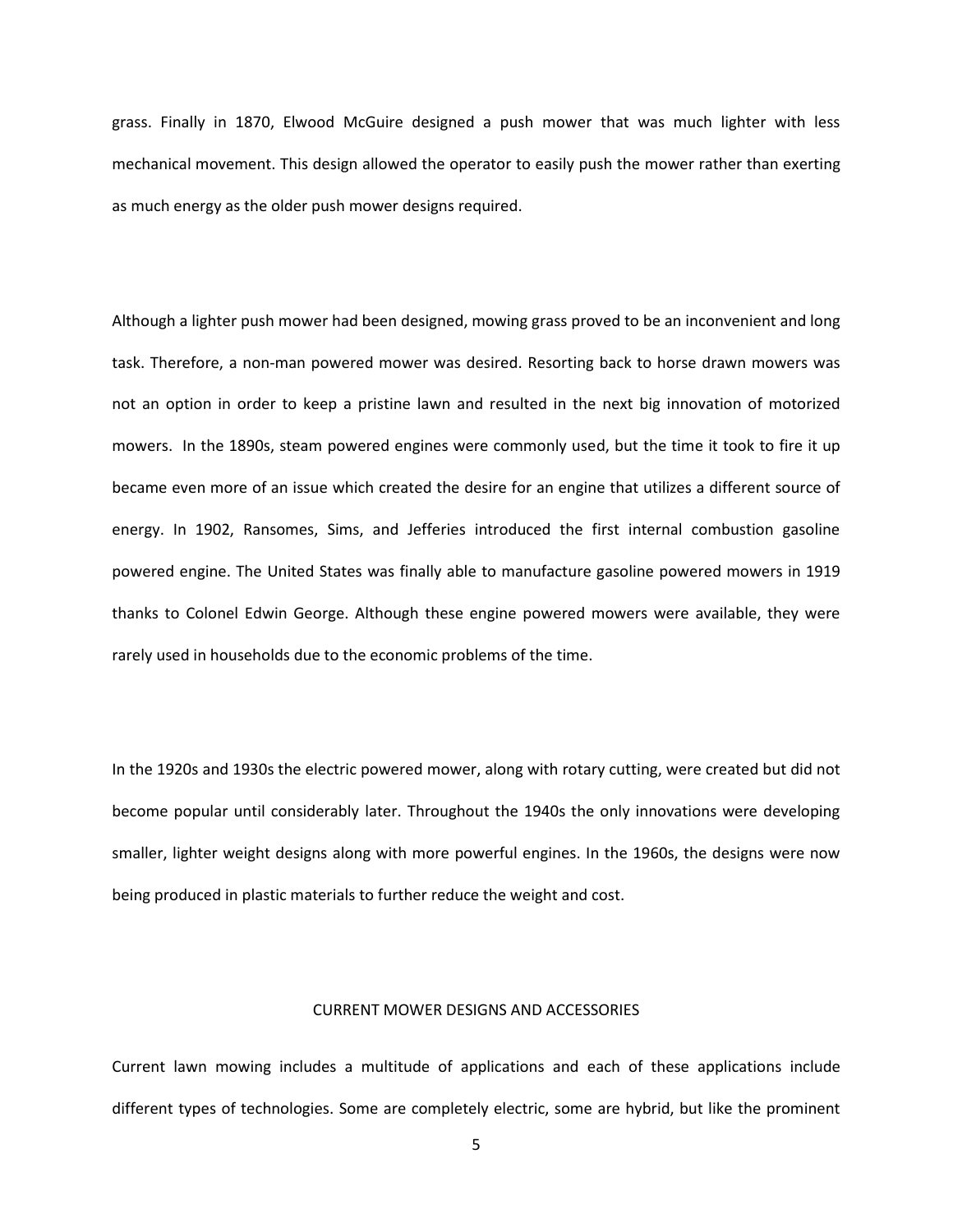driving vehicles, the most popular lawn mowers are gasoline driven. Even though one may have an engine being gas powered, the deck lifting system may be mechanical, electrical, hydraulic, or even a combination. Essentially, three main types of mowers exist today, walk-behind, riding and tow-behind mowers.

Walk-behind mowers were the first invented and by far the simplest. A picture of one of the most up to date walk-behind mowers can be found in the Appendix, Figure e. The main problem of a walk-behind mower is that the amount of lawn mowed is extremely small compared to that of the other two types of mowers. Not to mention one must literally walk behind it for the duration of the lawn mowing, which could be hours or even days. Walk-behind mowers can be completely mechanical, like the first lawn mowers, gasoline powered or even electrically powered. The mechanical ones are a little out of date, mostly because of the force required to push one a considerable distance. Electrically powered ones are currently taking the lead because of the demand for gasoline. For decent to large sized lawns these walk-behind mowers are just not recommended.

Riding mowers are much more complex. An operator is riding on the actual mower, which is ran by a much larger engine than in the walk-behinds. They can be much larger than walk-behinds and can move faster and for a longer period of time, considering an operator would need a break after a little time using a walk-behind. For a visual concept of a riding mower, the Dixie Chopper Silver Eagle 2550 can be found in the Appendix as figure f. Riding mowers use much more energy and deciding between an gasoline powered or electrically powered mower can be a tough decision. If trying to protect the environment, one would most definitely pick electrical, but currently the technology behind a gasoline powered mower surpasses that of an electrical one. Because of the technological advantage and the fact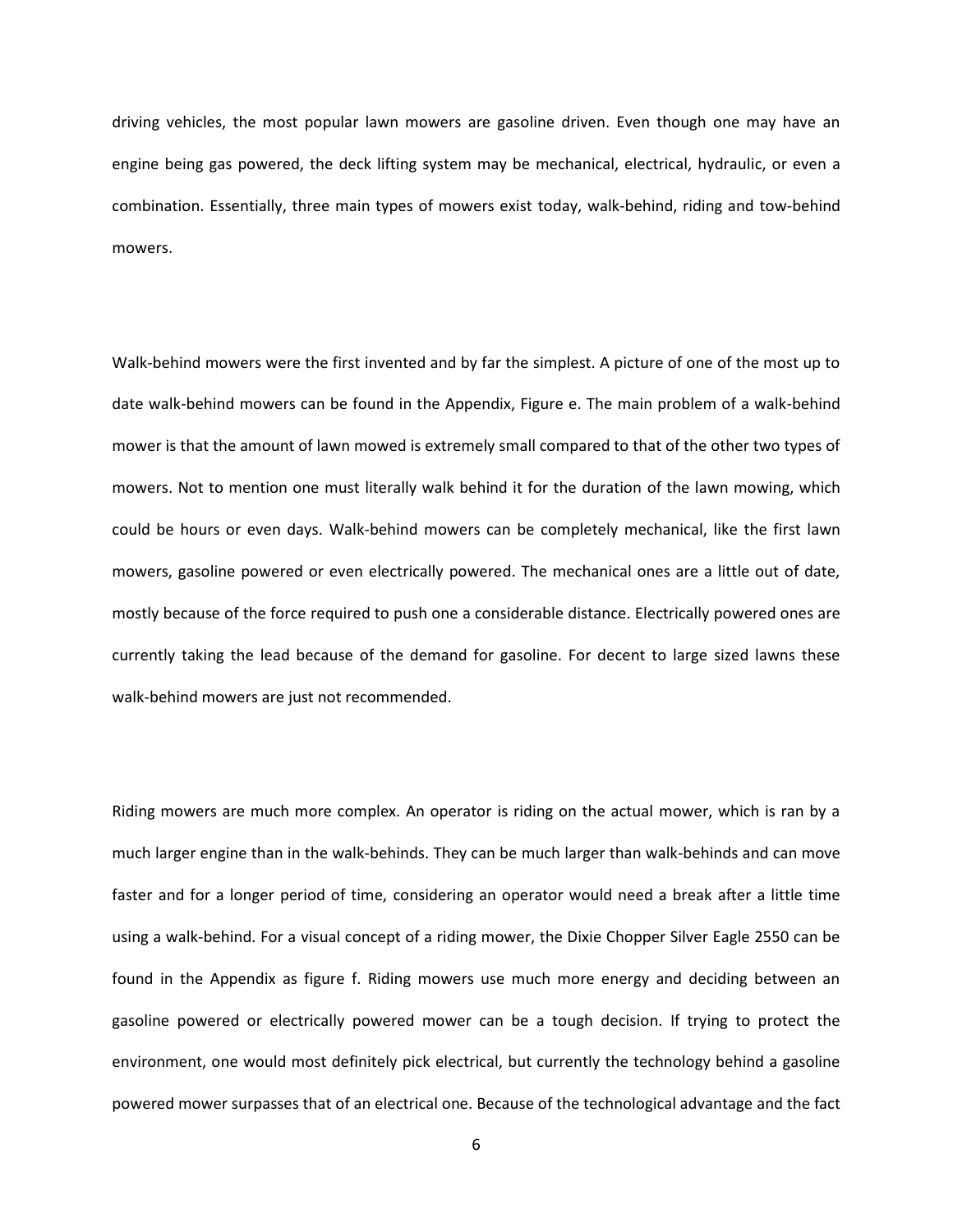that gasoline powered mowers are considerably cheaper, keeps gas powered mowers on top. Riding mowers can be used anywhere from a small lawn to a large field. They are the most versatile. If the lawn is too small and hard for the riding mower to cut corners and such, than a walk-behind would be suggested. In relation to the counterpart, if the lawn is too big, and would take the riding mower an undesired amount of time to mow it, then a tow-behind mowers may be advised.

Tow-behind mowers are used for much larger areas, like massive fields, and are used much more in agriculture and road sides. Tractors or powerful vehicles must tow these devices. Most are mechanical, much like some of the first lawn mowers ever invented. They use the rotation and energy from being pulled over ground to rotate and cut grass, sod or whatever needs to be cut.

Automated mowers, to the point where you just turn them on and they mow your entire lawn without any assistance, exist. Automated mowers are expensive and issue prone, but could be the future of mowing. The cheapest and most efficient would be mechanical because under a mechanical system there is no initial energy needed besides the operator's force. However, certain movements, the weight of the deck, and many other variables make the mechanical lift much harder to design.

#### DIXIE CHOPPER CAPSTONE DESIGN

Dixie Chopper, a commercial mower company, contacted University of South Florida for assistance in developing a new design from some fresh engineering minds in senior capstone. Team Rambo was the capstone group that chose to take on the Dixie Chopper project. They were assigned to create a new unique design for the deck lift system of their Silver Eagle series 2550 commercial mower. After much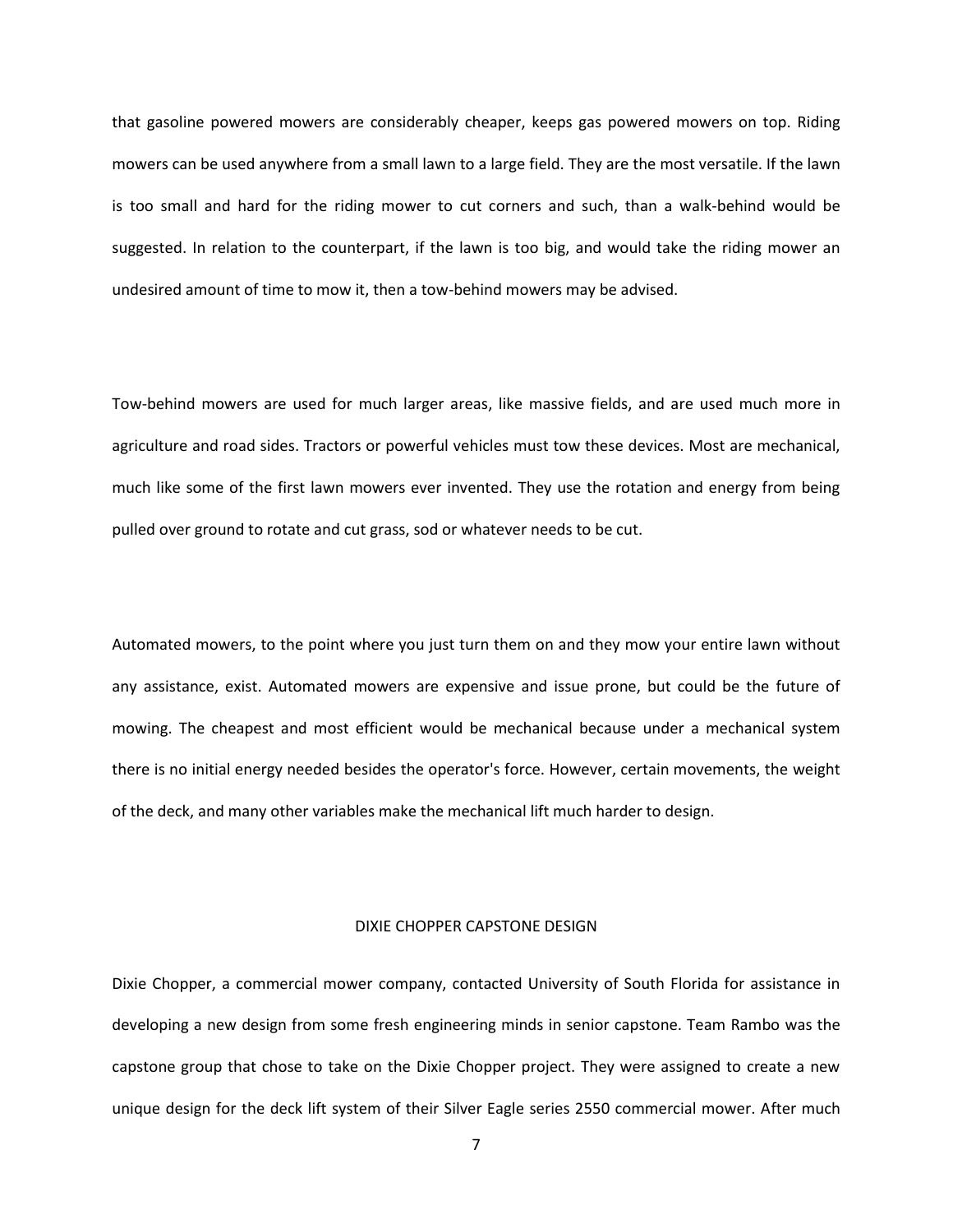discussion with the lead engineers, along with the personal observation of the mower, three specific problems were discovered.

The first issue was the amount of force needed to lift and lower the deck. The deck is the system of the mower that contains all the pulleys and blades needed in order to cut the grass which includes a steel covering for protection. Because of all the different heavy duty components, the deck itself is about 200 pounds. The force that must be applied to the lever in order to lift the deck was calculated to be about 80 pounds. Although this is less than half the actual weight, compared to other mowers from their competitors it was extremely difficult to actually lift. In the deck lift system there are two sets of compression springs in order to lessen the needed lifting force. The springs bend out of the desired line of motion which causes loss of force in the horizontal direction. The final problem was with the quick lift system. The purpose of the quick lift system is to swiftly lift the deck in case an obstacle**,** such as a stump, is in the way while mowing. When the quick lift is applied, the height adjustment handle that stops when it reaches the stopping plate tends to get stuck on the different height notches when it is released back down and causes the quick lift system to work incorrectly.

After discovering these problems, Team Rambo applied two goals they would like to achieve in order to make a more efficient design for the Dixie Chopper customers. The first goal was to discover a new way to assist the lift instead of the compression spring and reduce the necessary force to about 20 pounds. Using springs are extremely common in manual deck lift systems. Therefore, Team Rambo wanted to think outside of the box and produce an innovated idea. After debating using a constant force spring, they finally found a gas spring that is able to self-lock when the deck is lifted to the largest height. In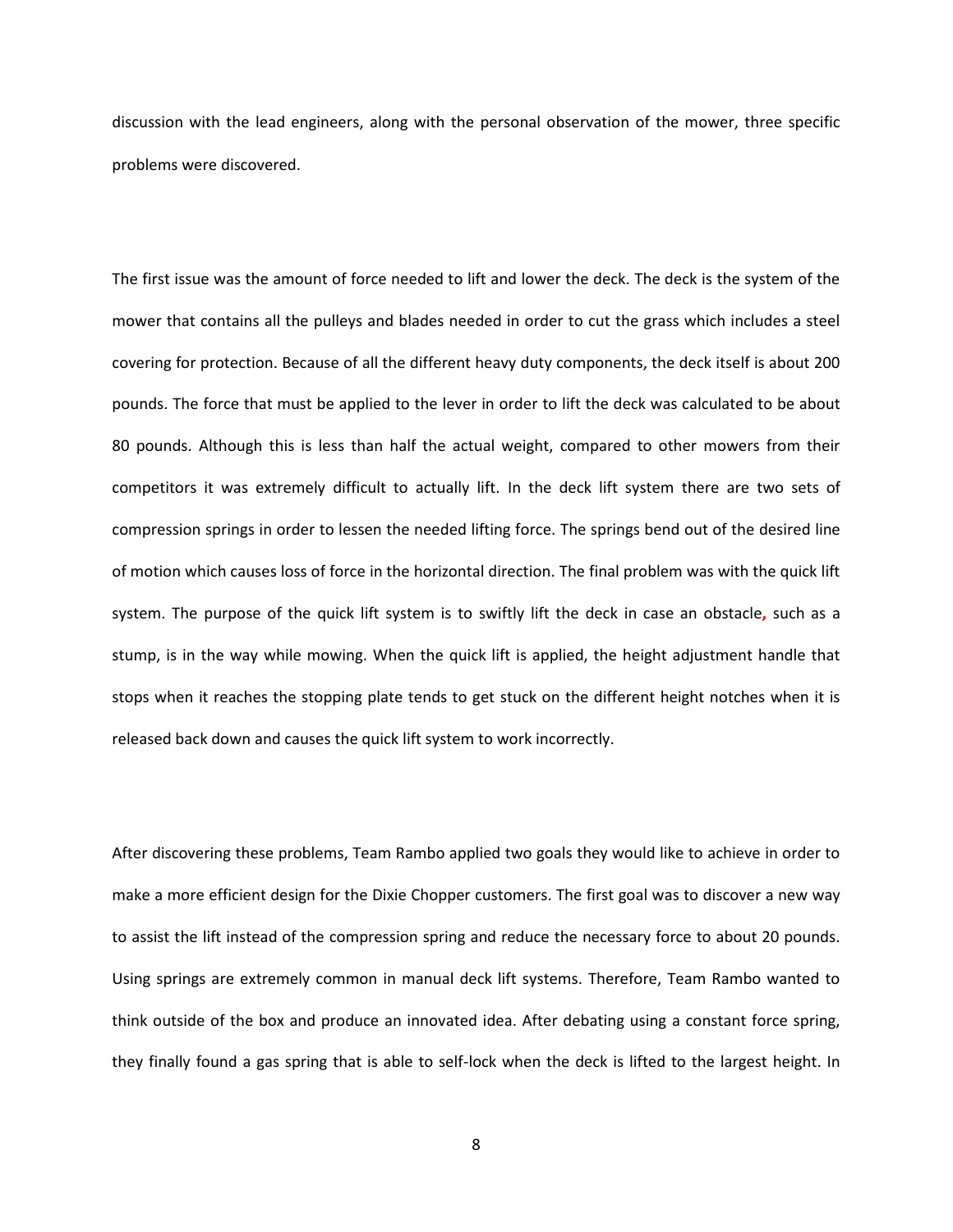utilizing the gas spring and extending the arms of the attached link, they were able to reduce the force to about 22 pounds. The subtle change affected the design tremendously.

The second goal Team Rambo applied was to adjust the quick lift system to eliminate the current problems. The height adjustment system consists of a long hexagonal rod that has several notches in which the stop plate fits into along with a hand lever that is made to stay in place when it reaches the stop plate. The notches correspond to the different height levels at which the deck can be set. In the "quick lift" feature you apply a force to the foot lever until it reaches the maximum height. Once it reaches this height, then the hand lever falls into the last notch in order to stay in the upright position to safely drive over the obstacle. The operation has no problems, but once the lever is released to drop the deck back to the desired height, the lever will get stuck on the other notches. To eliminate this problem, Team Rambo completely removed the lever. Since the gas spring used contains a self-locking system, the last notch for the quick lift height was no longer necessary, causing the lever to no longer be a necessity. Instead, a rigid connection was made in order to stop the deck at the applied height.

#### POSSIBLE FUTURE ADVANCEMENTS

As technology improves so does possibilities of improvements towards anything from silverware to quantum computers. Although the final design may not have been perfect, it solved more issues than it created. Larger steps could be taken from this design to perfect it, but from discussing lawn mowing innovations with Stephen Hill of a prestigious lawn maintenance company, IMAGE MAKER, it seemed the next big thing should be a large bladed, ride along mower which would be able to lift and rotate the entire deck 90 degrees to get through an assortment of gates and gaps in front of large lawns. The new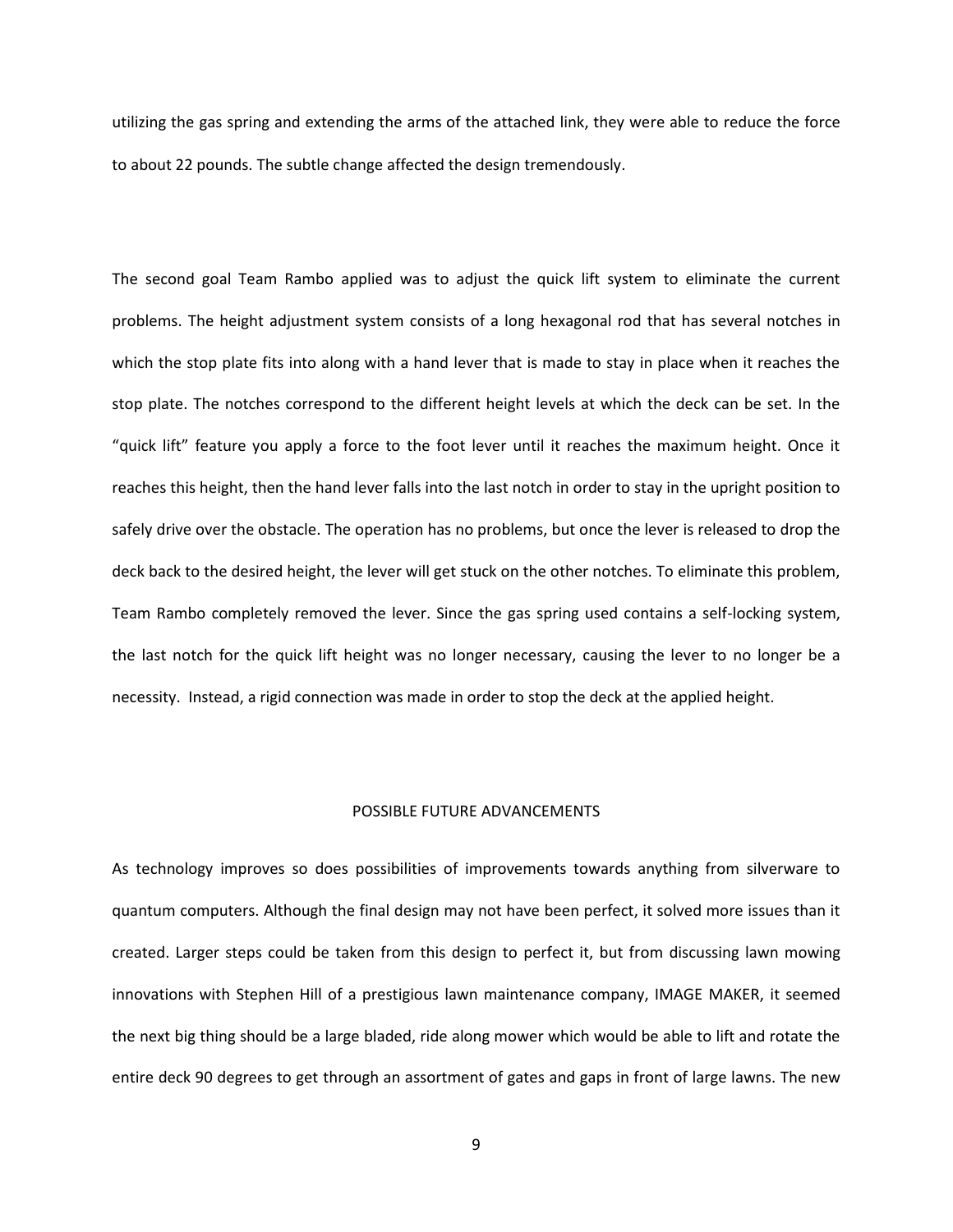innovation would diminish the time to cut the lawn tremendously, because some lawns have small gates in front them and without a rotating deck, the largest blade you can use is the size of the opening in the gate. The only downfall of the feat is that it will take much more designing and will probably be quite costly when originally invented.

As for the changes that can be or should be done to the specific design, some aesthetics can be implemented into the design. However, material decision and spring constant decision testing must be done to determine the best material and spring constant. Another idea that could be executed is an electrically powered lift system which would draw more power from the battery, however while being powered from the motor this power shouldn't effect anything. Sentence doesn't make sense to me and I don't know how to reword it. An electrical system would be much smoother, require virtually no force from the operator, and be more accurate. Ball-bearings in the links could also reduce friction and increase the life of many components on the mower. Alternative materials to reduce mower deck weight could make lifting it much easier and less straining on parts, which could also increase life of components.

#### **CONCLUSION**

Lawn mowers are an important part to many different places throughout the world. The role they play in agriculture and aesthetics of so many different types of lawns is much more important than people realize. Even a seemingly small industry, like lawn mowing, has so much development and designing that it becomes a prestigious art to some. Many people do not understand how much work and thought is put in to the smallest of things. Lawn mowers can be as complex as a street legal vehicle, and even more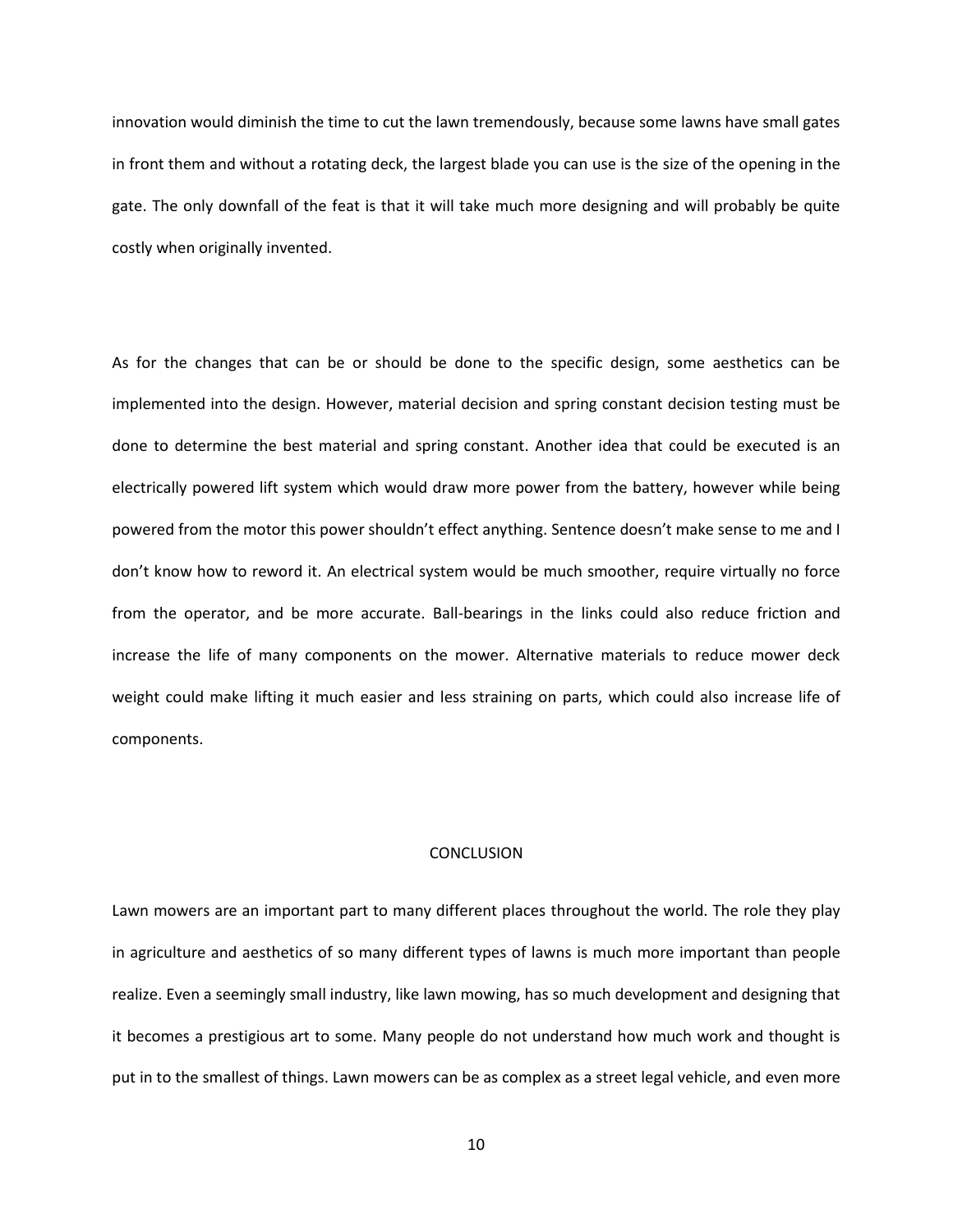expensive than some. However, in a quite some years, many believe lawn mowing will be much more automated, if not completely automated in many areas.

Working diligently on designing just certain parts of the mower has proven to be extremely difficult. So many aspects are brought into the engineering problem, like material life, environment, user interface, and functionality. While components may seem simplistic, there is always a reason why it is utilized throughout the mower which is why acknowledging the past mower designs greatly assisted Team Rambo in designing and perfecting the 2550 Silver Eagle!

## ACKNOWLEDGEMENTS

Camrand Tucker - Lead Engineer at Dixie Chopper

Stephen Hill of IMAGE MAKER

## REFERENCES

Burchfield, Gary. "Mower Innovations." *Grounds Maintanance*. Penton Media, Inc, 2012. Web.

19 Mar. 2012.<http://grounds-mag.com/mag/grounds\_

maintenance mower innovations/>.

"History of the Lawn Mower." *American-lawns.com*. 1997. Web. 15 Mar. 2012.

<http://www.american-lawns.com/history/history\_mower.html>.

"Industrial Inventions." *History.com*. A&E Television Networks. Web. 11 Apr. 2012.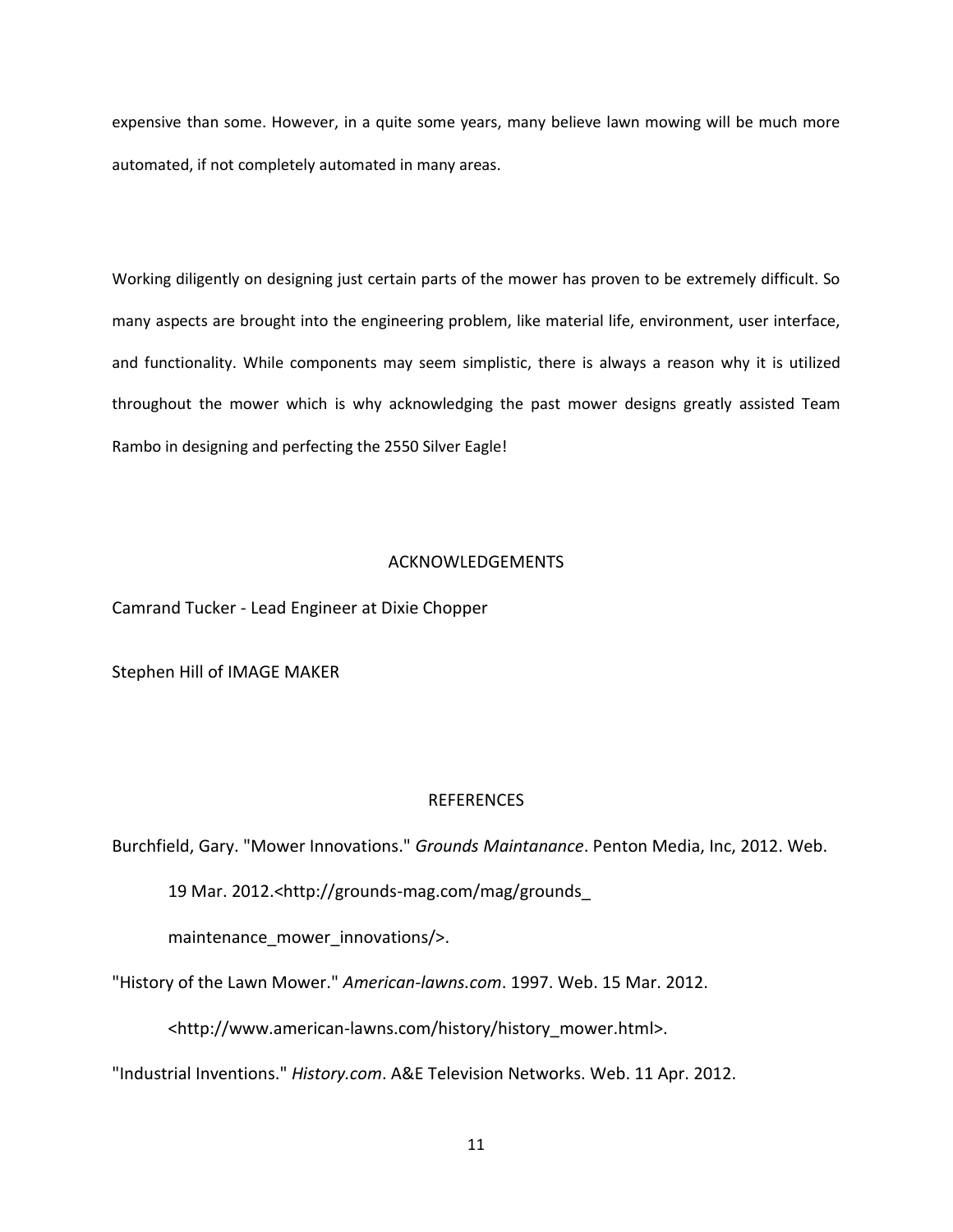<http://www.history.com/photos/industrial-inventions/photo7>.

"Lawn Mower History." *Lawn Mower Parts*. Web. 19 Mar. 2012.

<http://www.mtdparts.com/webapp/wcs/stores/servlet/KnowledgeCenterArticleView storeId=10101>.

"The Old Lawnmower Club." *Mower History*. Web. 15 Mar. 2012.

<http://www.oldlawnmowerclub.co.uk/mowinfo/mowhist.htm>.

"The ScytheHistoric Tool on the Modern Homestead." *The Scythe: Historic Tool on the*

*Modern Homestead*. 02 Nov. 2011. Web. 21 Mar. 2012.

<http://www.themodernhomestead.us/article/Scythe.html>.

"What Is a Lawnmower ?" *LAWNMOWER HISTORY*. Web. 21 Apr. 2012.

<http://www.mowermagic.co.uk/acatalog/History\_Of\_Lawnmower.html>.

"2011 Dixie Chopper Silver Eagle 2550." *Welcome to Leroy's Lawn Equipment*. Web. 25 Apr.

2012. <http://www.leroyslawnequipment.com/pages/Brochures/UnitDetail/62534>.

"Walk Behind Mower." *Walk Behind Mower*. Web. 25 Apr. 2012.

<http://www.walk-behind-mower.com/>.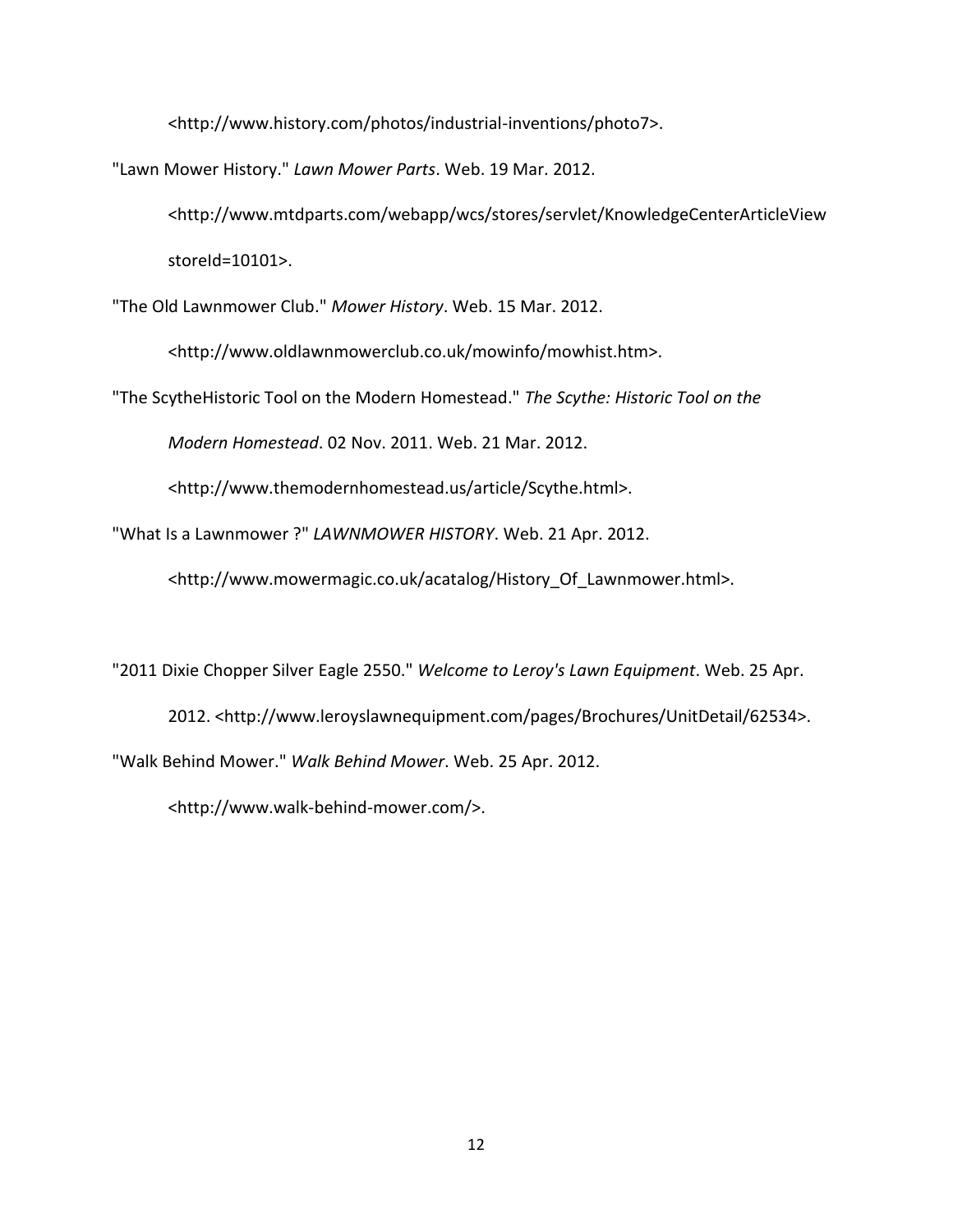# APPENDIX



a. Figure 1: Scythe design



b. Figure 2: First Lawn Mower Design Created by Budding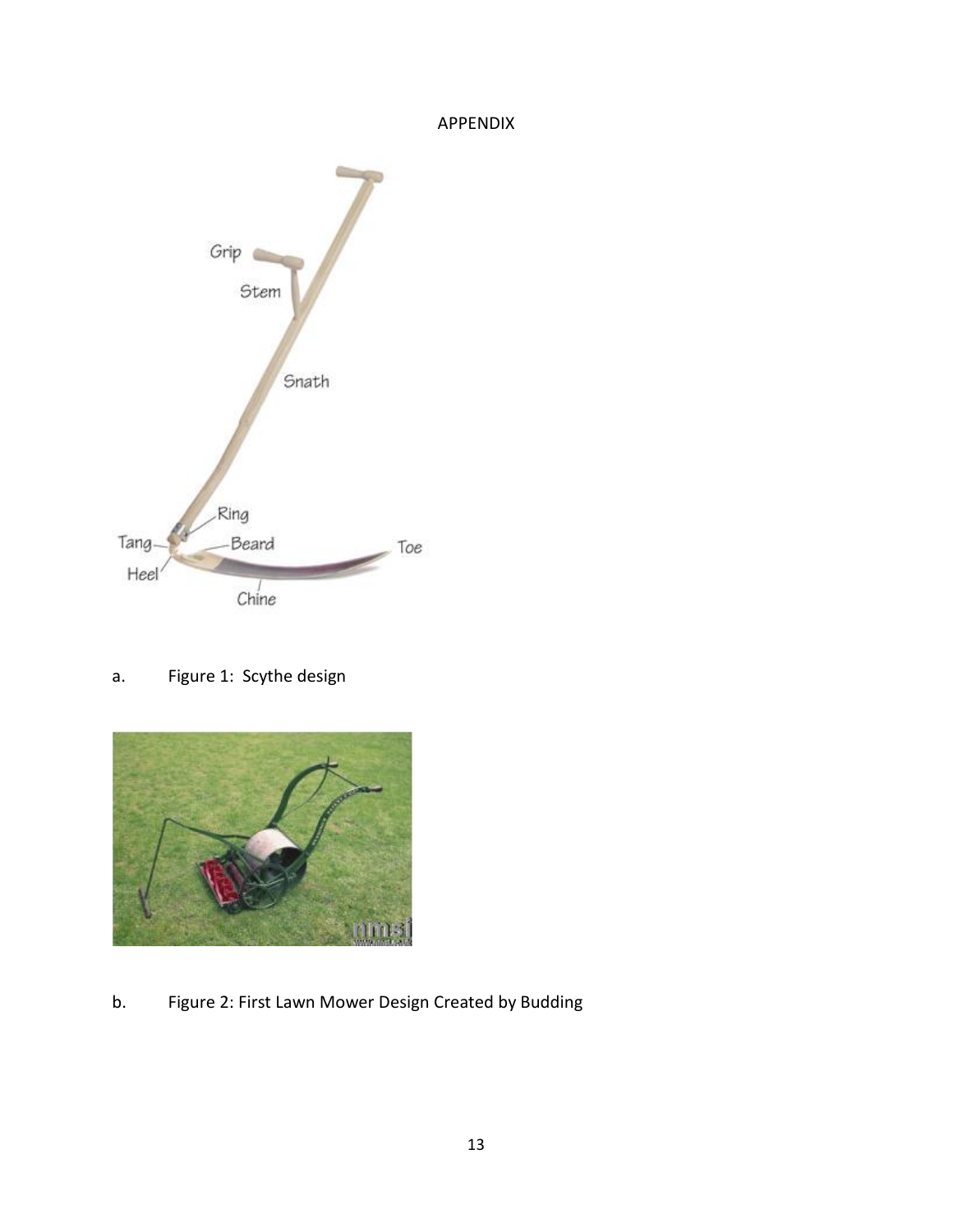

c. Figure 3: Silens Messor



d. Figure 4: Horse Drawn Mower from the mid 1800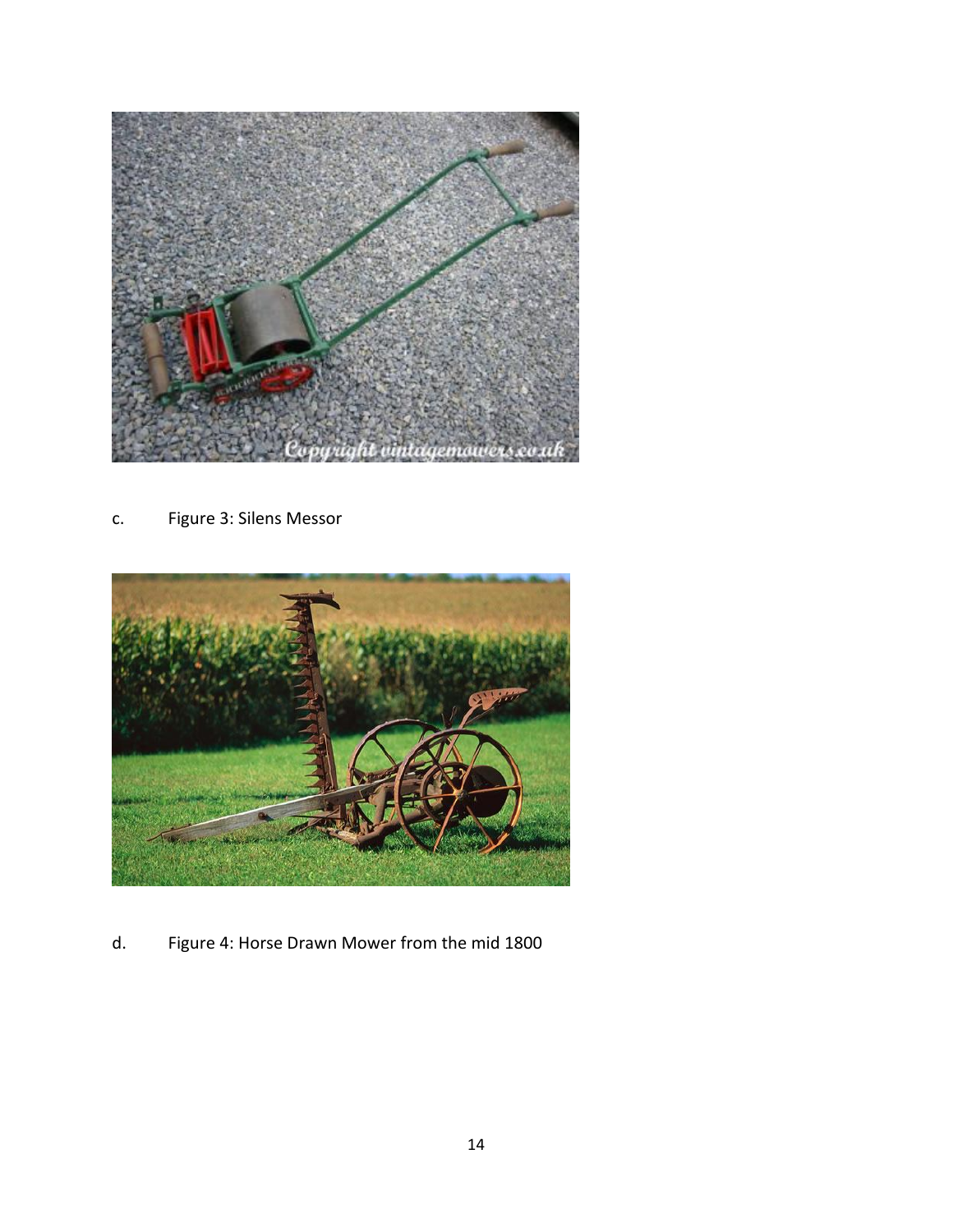

e. Figure 5: Ransomes, Sims & Jefferies Engine Powered Mower



f. Figure 6: Walk-behind mower, the Toro Cordless Lawn Mower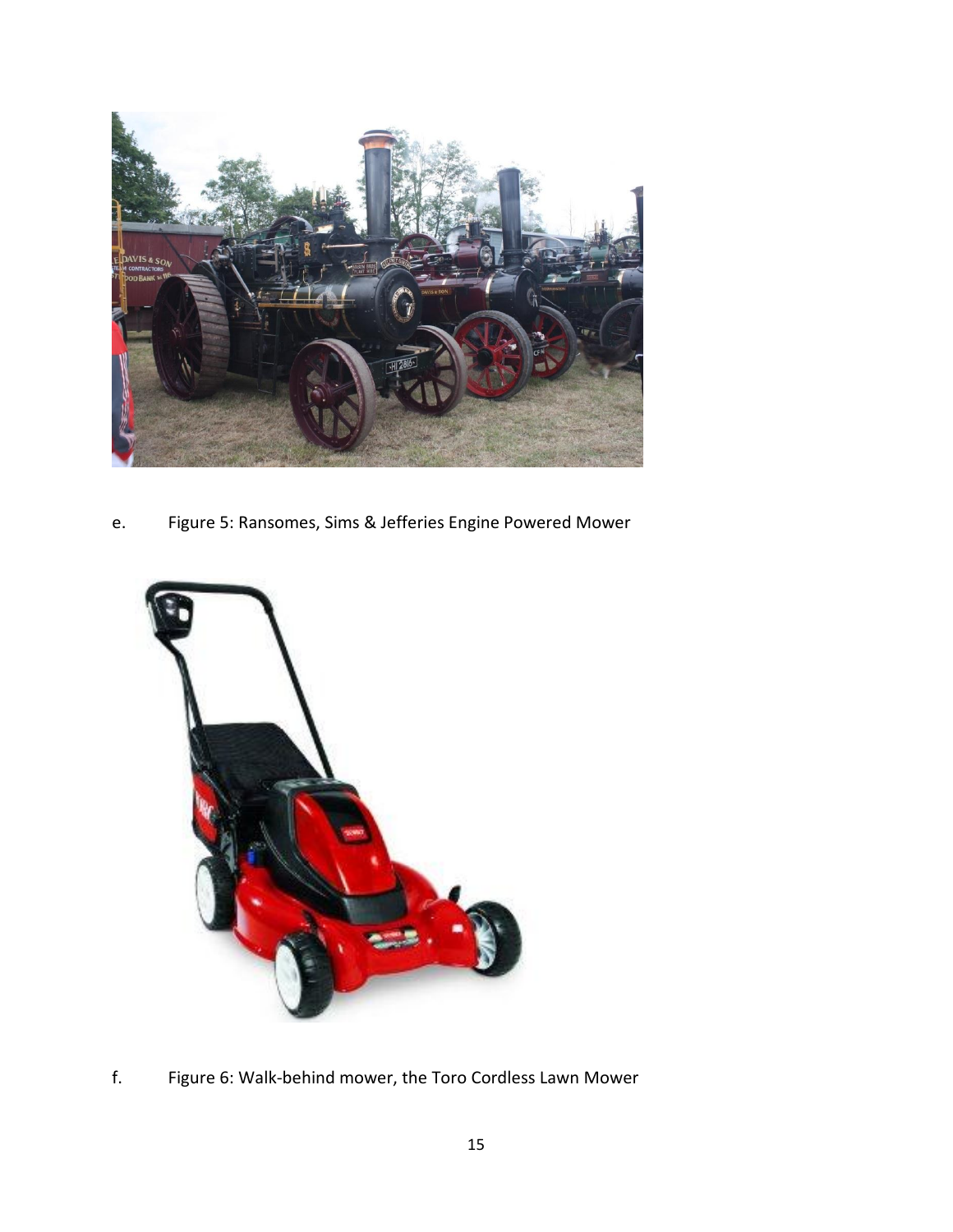

g. Figure 7: Riding mower, Dixie Chopper Silver Eagle 2550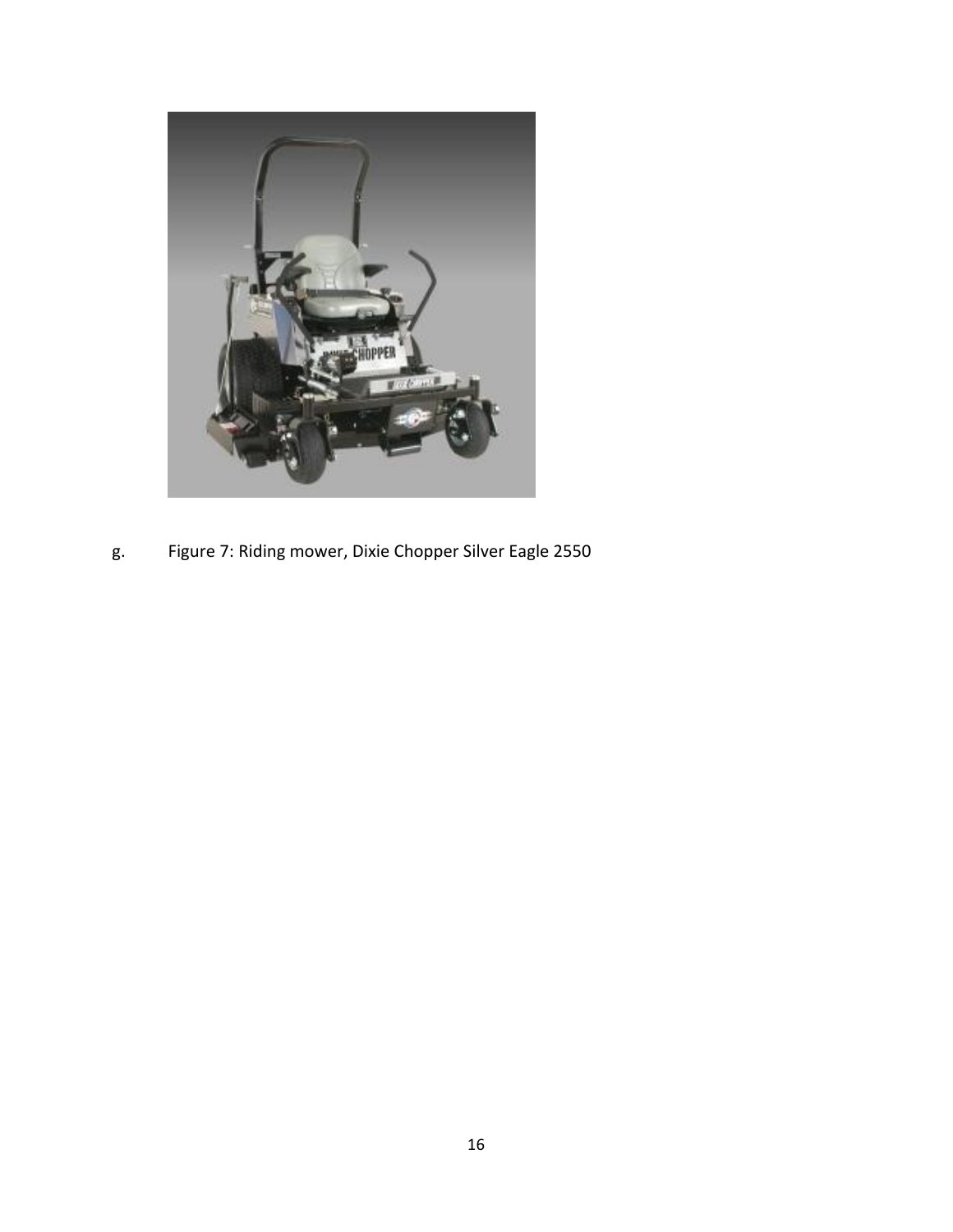

h. Figure 8: Tow-behind mower (does not move on its own, needs to be pulled)



i. Figure 9: Original Dixie Chopper Silver Eagle 2550 SolidWorks deck lift model